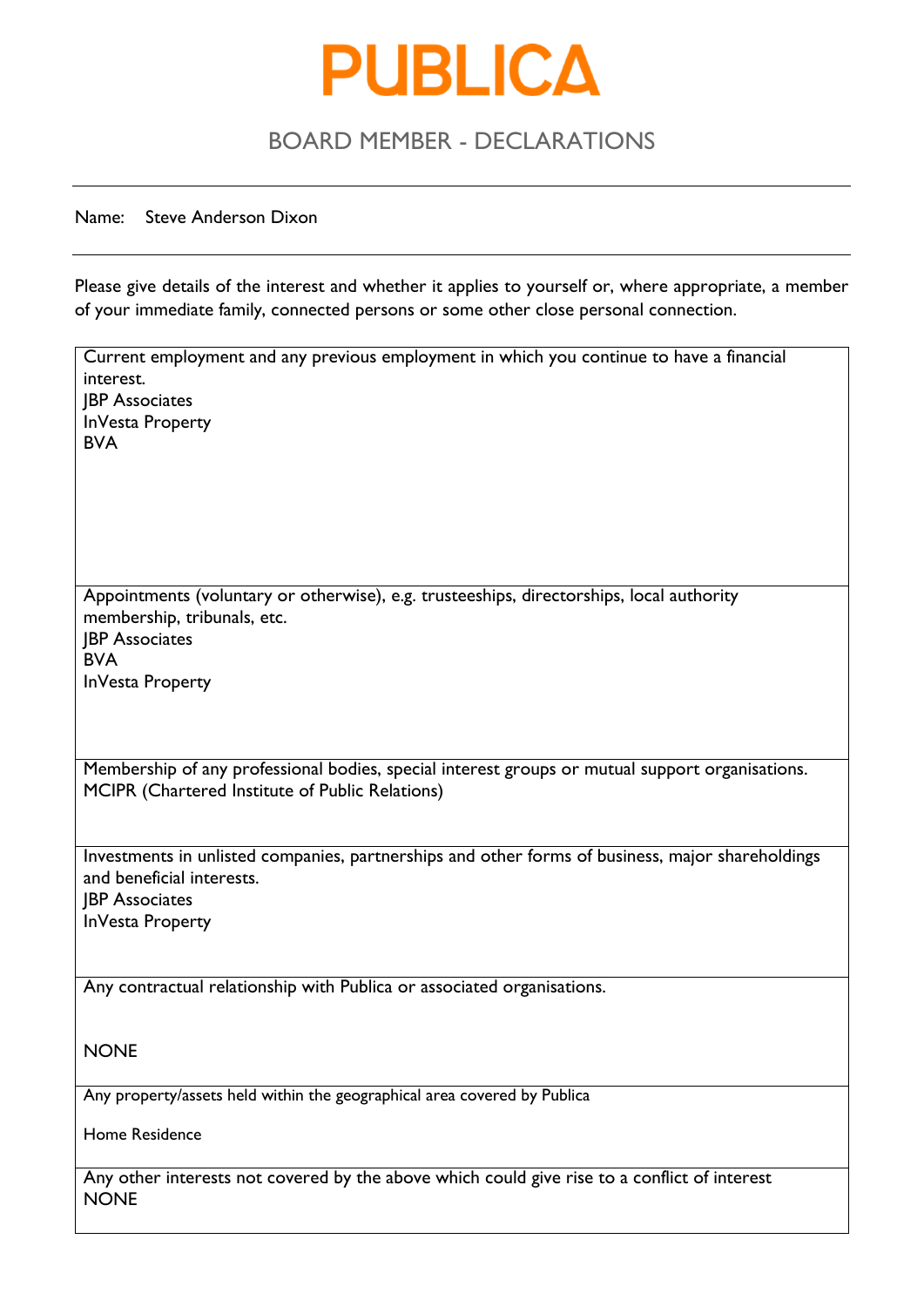Signed **Steve Anderson Dixon** (electronic signature) Date 19/05/2022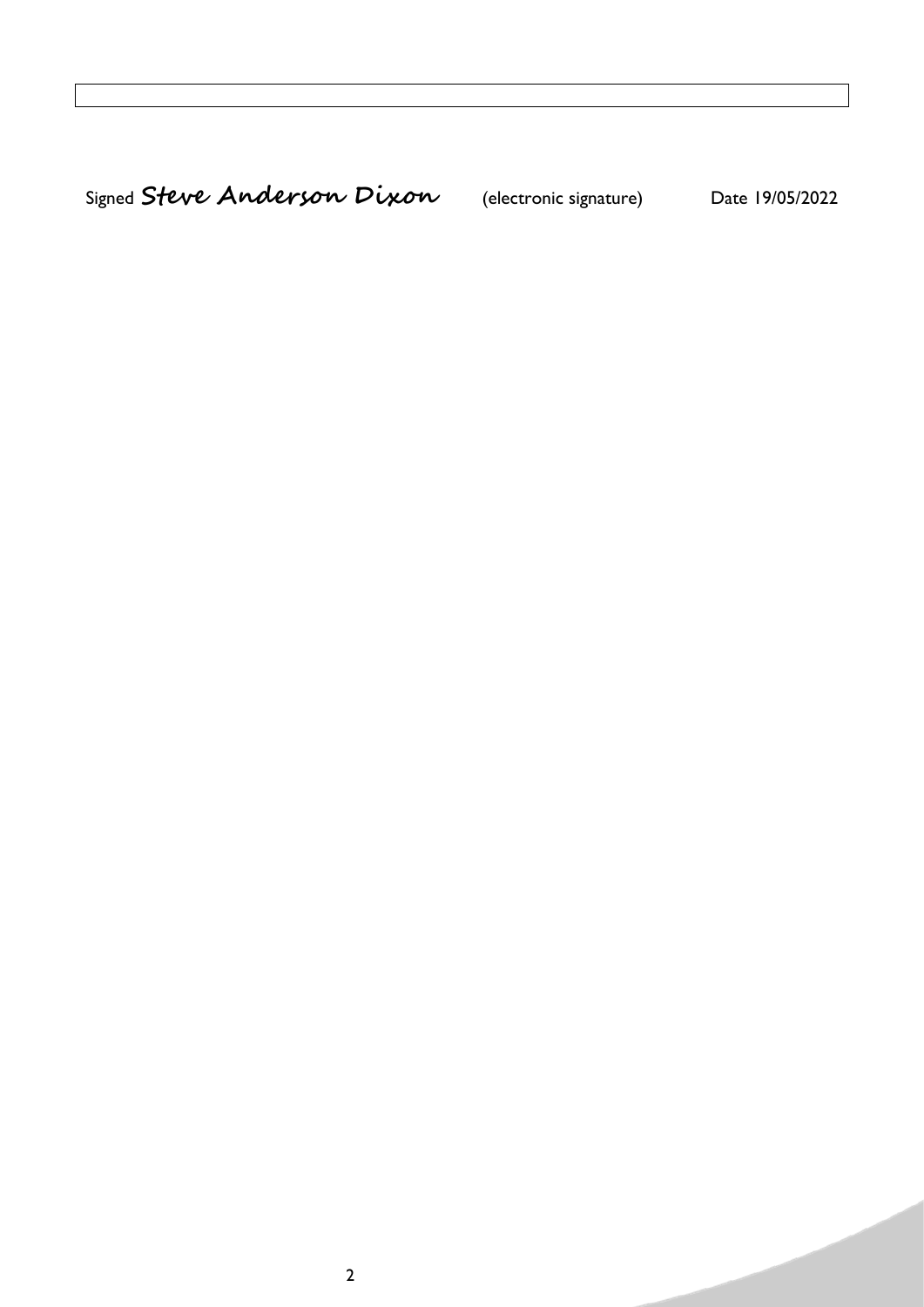

Name: Rosa Stewart

Please give details of the interest and whether it applies to yourself or, where appropriate, a member of your immediate family, connected persons or some other close personal connection.

Current employment and any previous employment in which you continue to have a financial interest.

Founders Factory, Founder, Project Renew Helmsley Energy, Senior Advisor

Appointments (voluntary or otherwise), e.g. trusteeships, directorships, local authority membership, tribunals, etc.

Retail Energy Code Company, Non-Executive Director Conservative Environment, Non-Executive Director

Membership of any professional bodies, special interest groups or mutual support organisations.

Solicitor regulated by the Solicitors Regulatory Authority

Investments in unlisted companies, partnerships and other forms of business, major shareholdings and beneficial interests.

Any contractual relationship with Publica or associated organisations.

Any property/assets held within the geographical area covered by Publica

Property held in Chipping Campden, GL55 6DY

Any other interests not covered by the above which could give rise to a conflict of interest

Signed Rosa Stewart Communication Cate 9 May 2022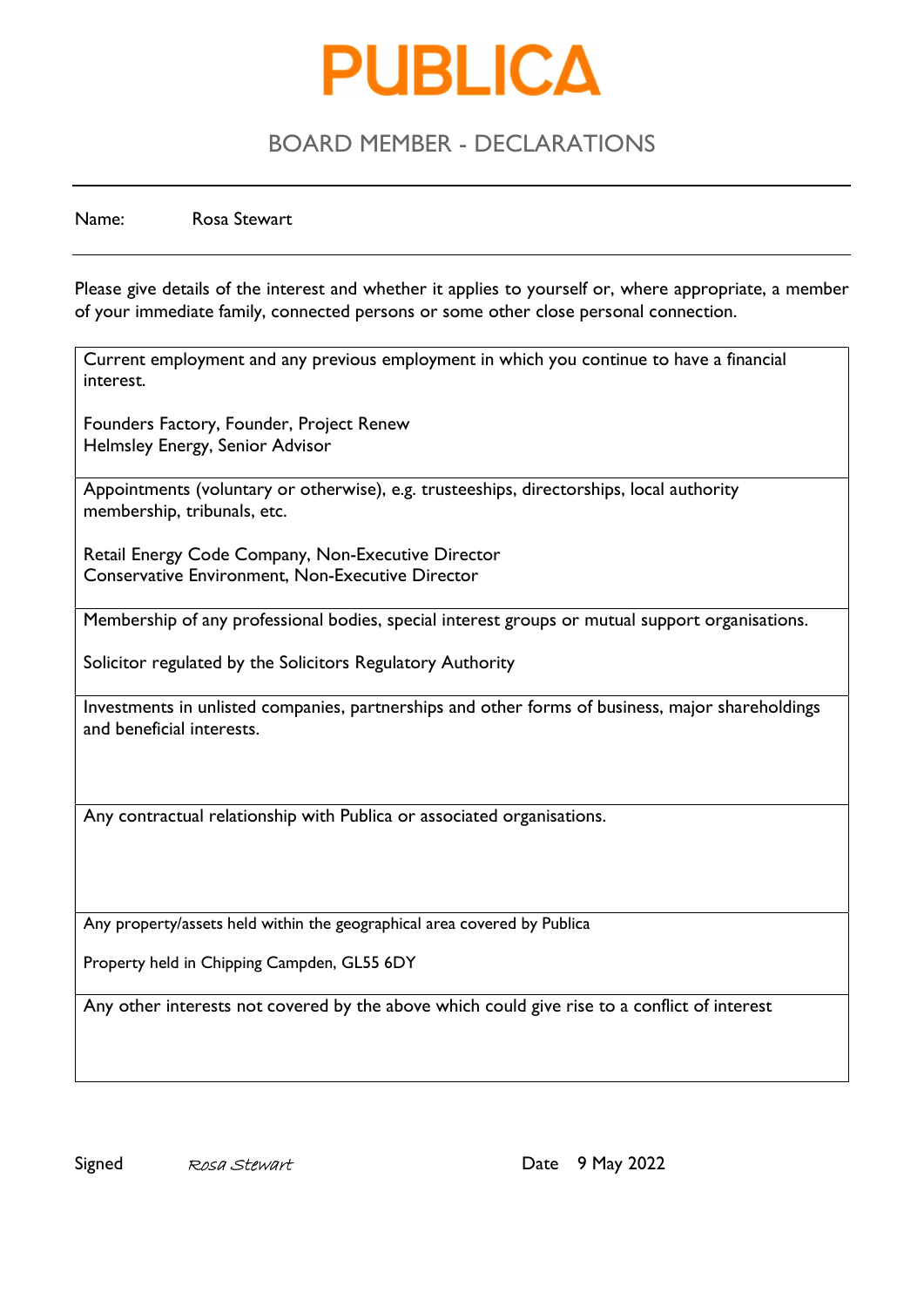

Name: James Towner

Please give details of the interest and whether it applies to yourself or, where appropriate, a member of your immediate family, connected persons or some other close personal connection.

Current employment and any previous employment in which you continue to have a financial interest.

WNS Global Services (UK) Limited

Appointments (voluntary or otherwise}, e.g. trusteeships, directorships, local authority membership, tribunals, etc.

Parish Councillor - Latton (Wiltshire)

Membership of any professional bodies, special interest groups or mutual support organisations.

**N/A** 

Investments in unlisted companies, partnerships and other forms of business, major shareholdings and beneficial interests.

**N/A** 

Any contractual relationship with Publica or associated organisations.

**N/A** 

Any property/assets held within the geographical area covered by Publica

N/A

Any other interests not covered by the above which could give rise to a conflict of interest

N/A



Date 2 May 2022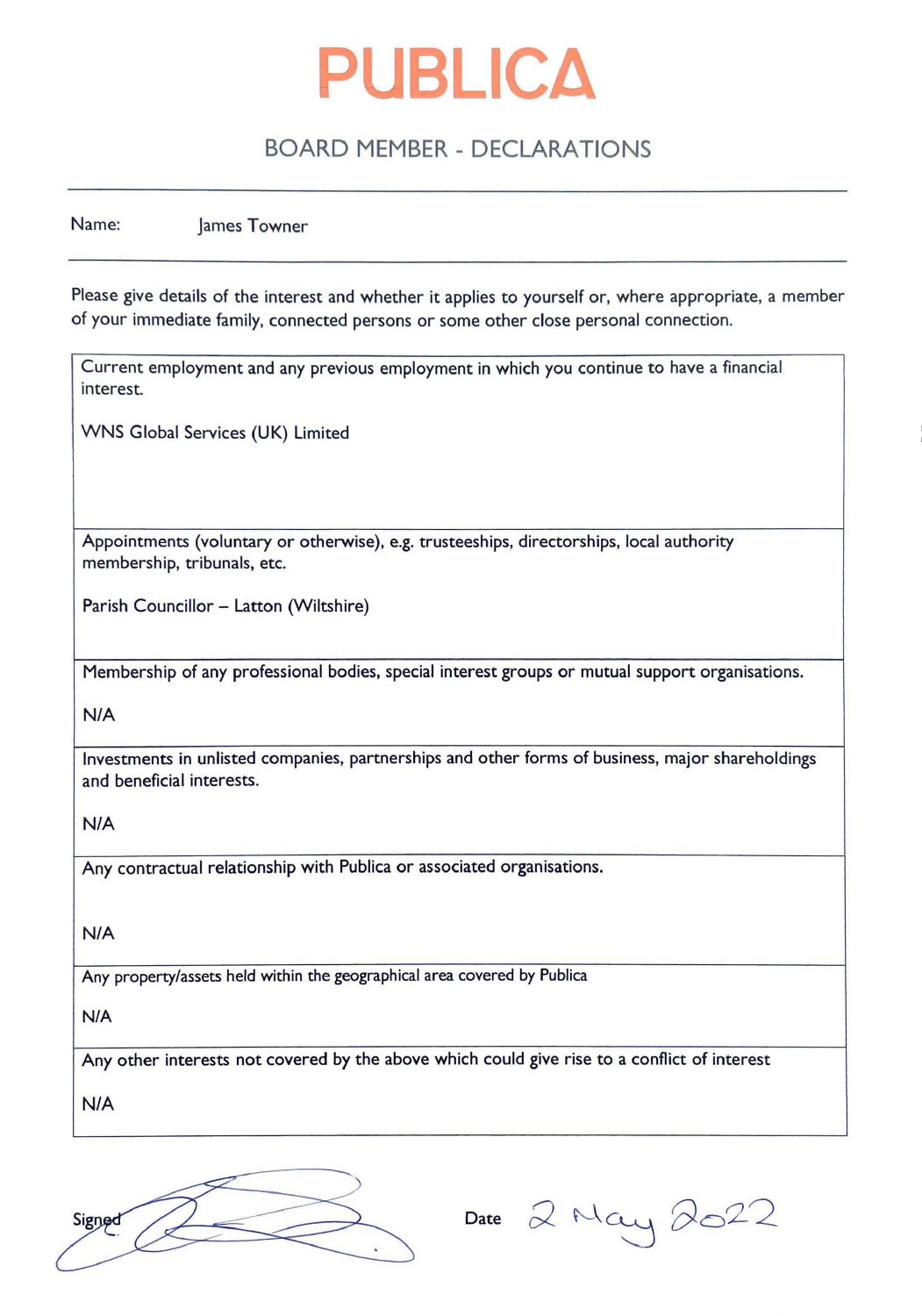

Name: CHRIS WOOD

Please give details of the interest and whether it applies to yourself or, where appropriate, a member of your immediate family, connected persons or some other close personal connection.

| Current employment and any previous employment in which you continue to have a financial<br>interest.                          |
|--------------------------------------------------------------------------------------------------------------------------------|
| St Hilda's College, Oxford – Fellow & Bursar<br>Navitas University Partnerships Europe – non-executive director and ARAC chair |
| Foreign, Commonwealth & Development Office - non-executive ARAC member                                                         |
| Valuation Office Agency - non-executive ARAC member                                                                            |
| Office for Nuclear Regulation - non-executive ARAC member                                                                      |
|                                                                                                                                |
| Appointments (voluntary or otherwise), e.g. trusteeships, directorships, local authority<br>membership, tribunals, etc.        |
| St Hilda's College Developments Ltd - director                                                                                 |
| St Hilda's College (Trading) Ltd - director                                                                                    |
| Navitas UK Holdings Ltd - director                                                                                             |
|                                                                                                                                |
| Membership of any professional bodies, special interest groups or mutual support organisations.                                |

Institute of Chartered Accountants in England and Wales (Fellow) Royal Society for the Encouragement of Arts, Manufactures and Commerce (Fellow) Member of the Chartered Institute of Marketing (Member)

Investments in unlisted companies, partnerships and other forms of business, major shareholdings and beneficial interests.

None

Any contractual relationship with Publica or associated organisations.

None

Any property/assets held within the geographical area covered by Publica

None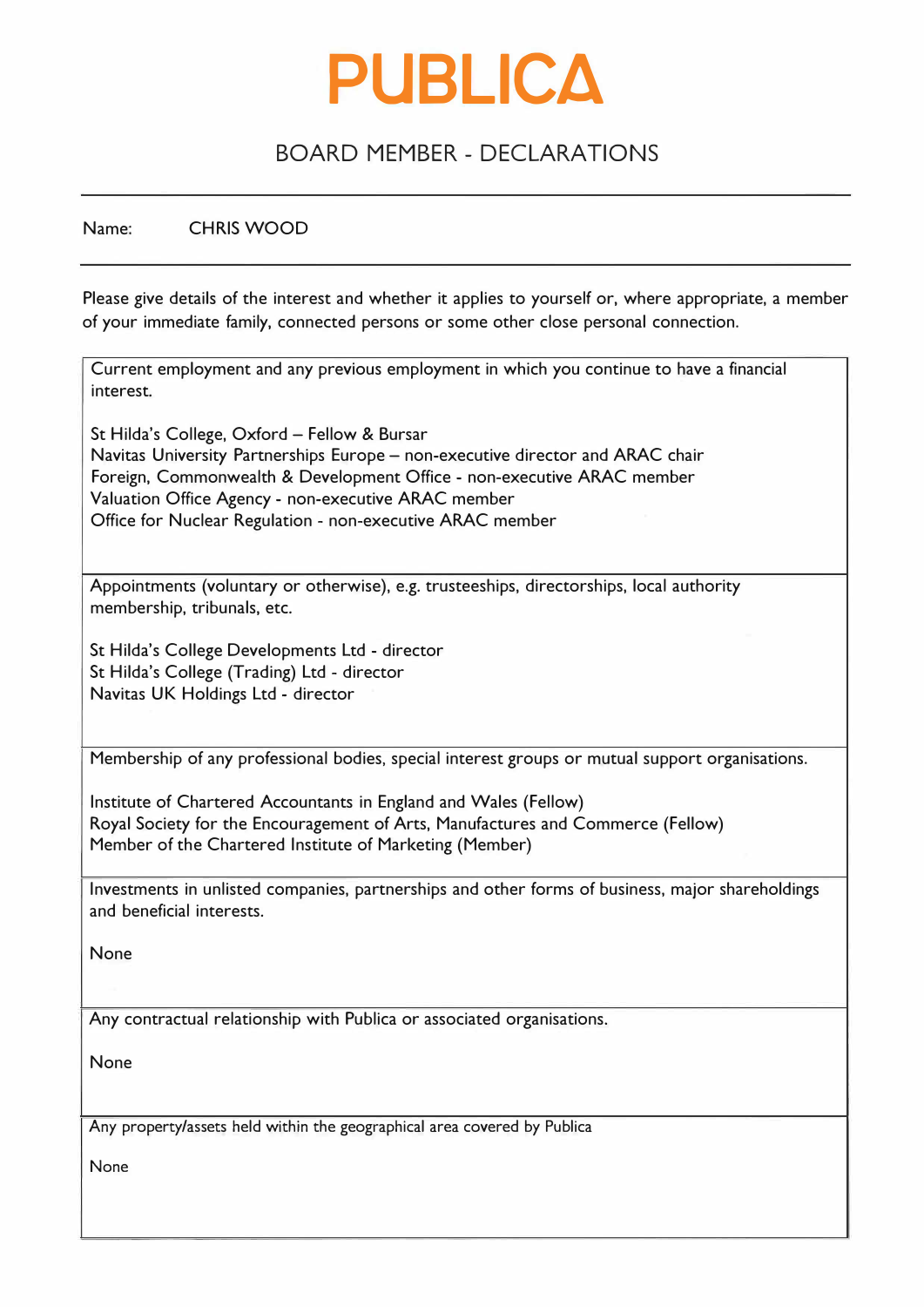Any other interests not covered by the above which could give rise to a conflict of interest

None

Signed  $\bigcup$   $\bigcup$  Date  $29^{\text{th}}$  April 2022